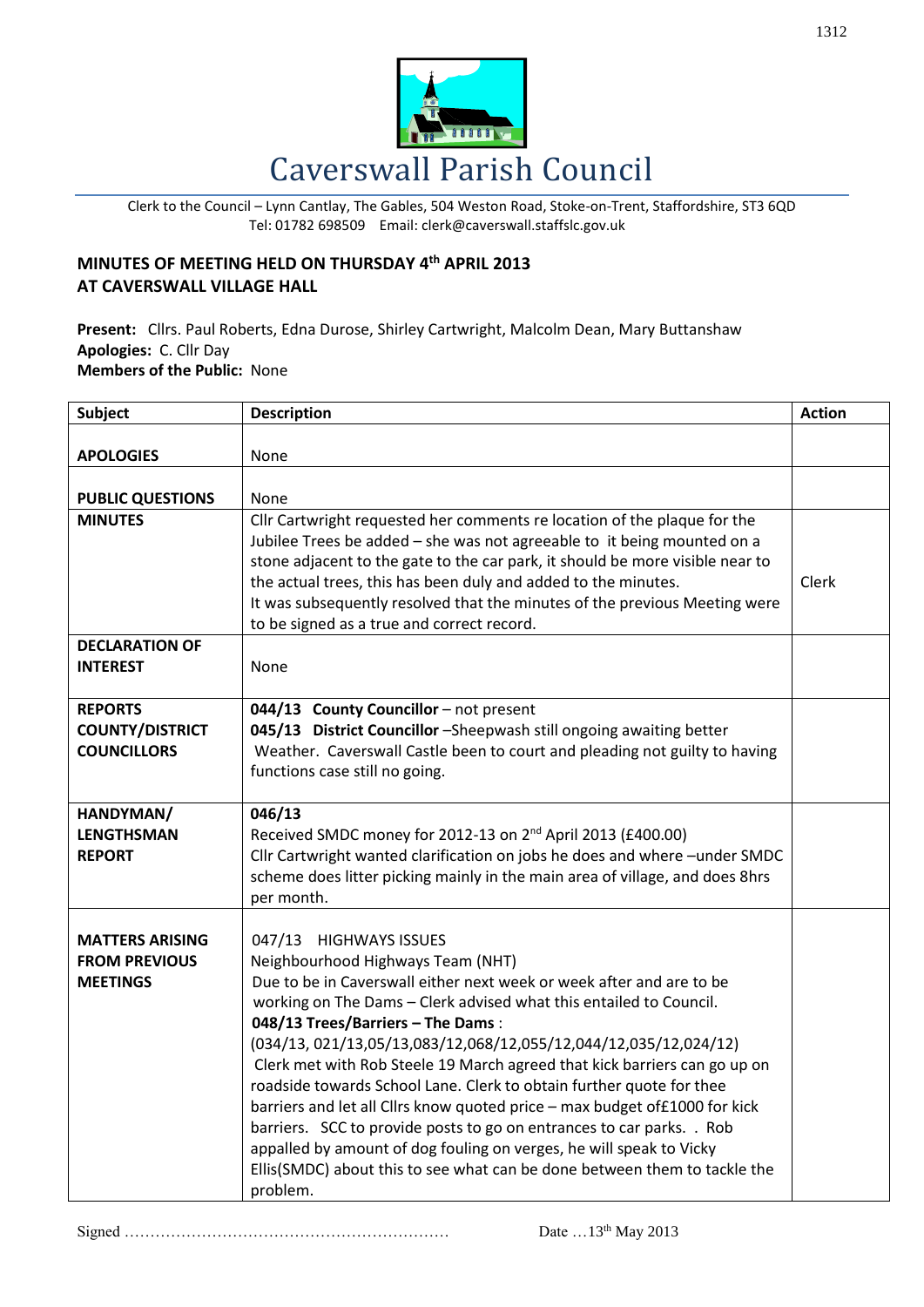|                |                                                                                                                                                                                                                                                                                                                                                                                                                                                                                                                                                                                                                                                                                                                                                                                                                                                  | 1313          |
|----------------|--------------------------------------------------------------------------------------------------------------------------------------------------------------------------------------------------------------------------------------------------------------------------------------------------------------------------------------------------------------------------------------------------------------------------------------------------------------------------------------------------------------------------------------------------------------------------------------------------------------------------------------------------------------------------------------------------------------------------------------------------------------------------------------------------------------------------------------------------|---------------|
| Subject        | <b>Description</b>                                                                                                                                                                                                                                                                                                                                                                                                                                                                                                                                                                                                                                                                                                                                                                                                                               | <b>Action</b> |
|                | Three further trees can be planted on the verges nearest The Square, Clerk<br>to chase N & J Trees.                                                                                                                                                                                                                                                                                                                                                                                                                                                                                                                                                                                                                                                                                                                                              | Clerk         |
|                | Plaque re Jubilee Trees - Cllr Cartwright to get design done then let Clerk<br>have a copy so she can get approval from C. Cllr Day and Rob Steele as to<br>where it can be placed on the verge near to the trees.                                                                                                                                                                                                                                                                                                                                                                                                                                                                                                                                                                                                                               | SC<br>Clerk   |
|                | 049/13 Land Registry<br>(036/13, 025/13, 010/13, 093/12)<br>Still pursuing. Clerk has also spoken to the Bass Museum at Burton who are<br>going to look in their archive to see if they can find anything. Also to look<br>into the possibility of registering land without title deeds (possessionary<br>title).<br>Whilst investigating with Carney Solicitors they have supplied a copy of the<br>signed lease and counter lease with the Village Hall for the land the hall use.                                                                                                                                                                                                                                                                                                                                                             |               |
|                | 050/13 Car Park Use<br>(037/13, 023/13)<br>Nothing received from Village Hall on this. Clerk to write another letter<br>asking for a response. NB Clerk received letter from Village Hall the following<br>day therefore no letter was sent. To be discussed at next meeting.<br>051/13 Keys to Village Hall<br>(038/13, 024/13,08/13,090/12,078/12,063/12)<br>Still no response on this.<br>052/13 Dog Fouling Problems<br>(040/13)<br>Clerk spoke to Vicky Ellis re The Dams who is sending signs to use.                                                                                                                                                                                                                                                                                                                                      |               |
| CORRESPONDENCE | 053/13<br>Comm Councils<br>Re Membership                                                                                                                                                                                                                                                                                                                                                                                                                                                                                                                                                                                                                                                                                                                                                                                                         |               |
|                | Re new Clinical Commissioning Groups<br><b>NHS</b>                                                                                                                                                                                                                                                                                                                                                                                                                                                                                                                                                                                                                                                                                                                                                                                               |               |
| <b>FINANCE</b> | 054/13 YEAR END ACCOUNTS:<br>Clerk provided all Councillors with y/e balance, payment and receipt sheets<br>in accordance with financial regulations.<br>Bank balances @ 31st March 2013<br>Current Account - £692.91<br>Instant Access Account - £8727.27<br>Contingency Account - £2096.29<br><b>PAYE YEAR END:</b><br>Year end P35 completed and successfully submitted to HMRC.<br>055/13 Payments:<br>The following accounts were approved for payment:-<br>Mrs L Cantlay - Clerk Salary and Expenses - £199.54 and £32.88<br>(NB Cllr Roberts proposed paying Clerk for 10 extra hrs as she has spent<br>long time updating the Risk Assessment - this was agreed by all Cllrs.)<br>HMRC - 4 <sup>th</sup> quarter payment 2012-13 - £61.40 (set up to be paid on 18 <sup>th</sup><br>April)<br><b>TOTAL PAYMENTS THIS MONTH - £293.82</b> |               |
|                | Transfer - none required                                                                                                                                                                                                                                                                                                                                                                                                                                                                                                                                                                                                                                                                                                                                                                                                                         |               |

Signed ……………………………………………………… Date …13th May 2013